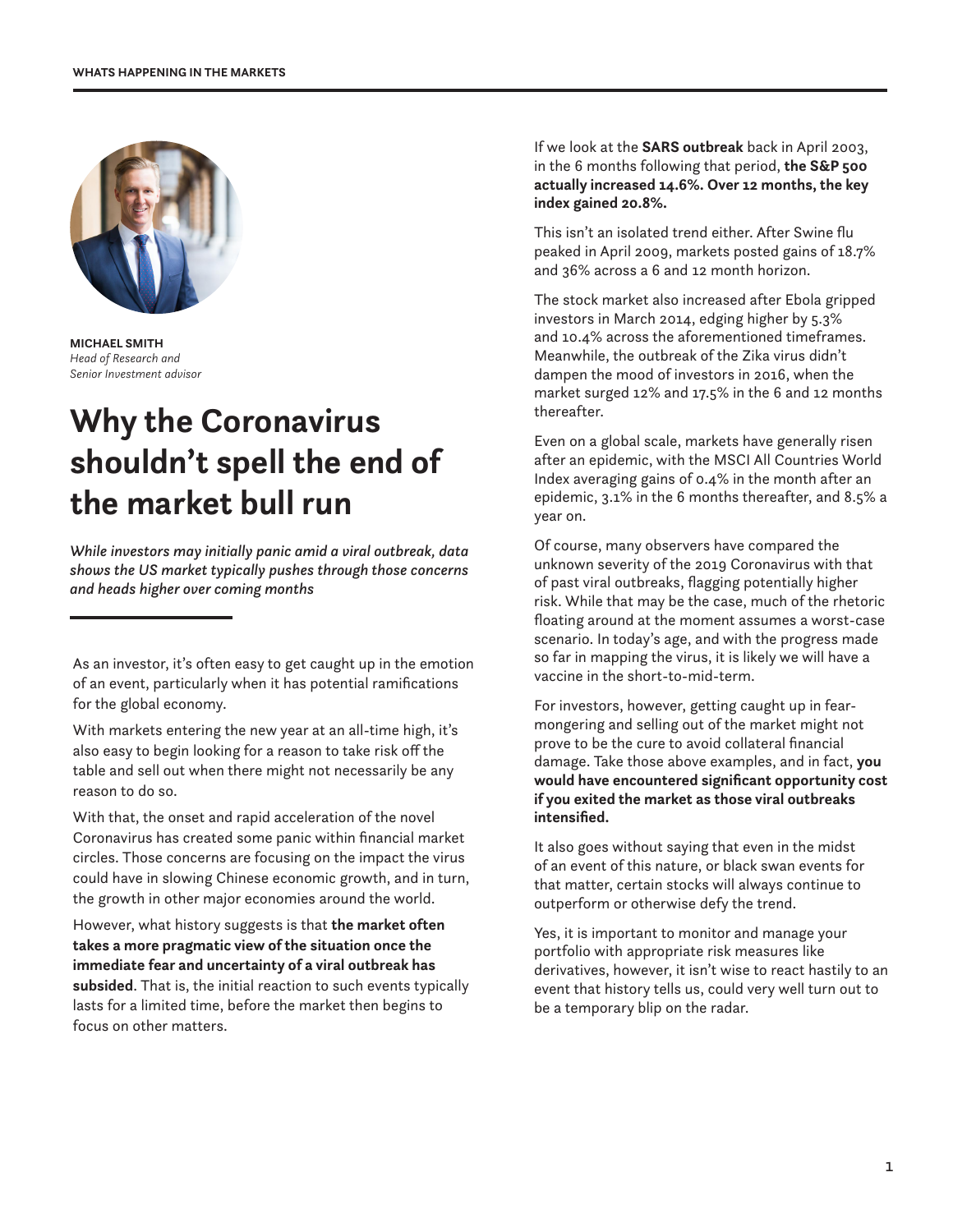

**MICHAEL SMITH** *Head of Research and* 

#### **Performance:**

| <b>Index</b>                      | January<br>Performance | 2019<br>Performance |
|-----------------------------------|------------------------|---------------------|
| Dow Jones                         | $-0.99\%$              | 23.66%              |
| <b>NASDAQ</b>                     | 1.98%                  | 36.40%              |
| $S\&P$ 500                        | $-0.16%$               | 28.34%              |
| <b>Global Growth</b><br>Portfolio | 6.01%                  | 29.44%              |

#### **Top 10 Holdings:**

| Code        | Company<br>Name   | Weighting % |
|-------------|-------------------|-------------|
| AAPL        | Apple             | 10.26%      |
| GOOGL       | <b>Alphabet</b>   | $6.00\%$    |
| <b>MCD</b>  | <b>McDonalds</b>  | 5.97%       |
| <b>CMF</b>  | <b>CME Group</b>  | 5.96%       |
| ν           | Visa              | 5.69%       |
| <b>AMD</b>  | Advanced<br>Micro | 5.25%       |
| <b>ADBE</b> | Adobe             | 5.15%       |
| <b>MSFT</b> | <b>Microsoft</b>  | 5.15%       |
| <b>BABA</b> | Alibaba           | 4.43%       |
| AMZN        | Amazon            | 4.02%       |

# **International**

**WRITTEN BY MICHAEL SMITH** 

### **Global Growth Portfolio**

#### **The portfolio gained 6% across January to start the year.**

The headline result takes into account the portfolio performance fee, and also includes a sharp decline in the market on the last day of the month, otherwise indicating strong underlying performance.

This is reinforced by the equities component of the portfolio, which gained 3.7% throughout the month compared with the closing Net Asset Value (NAV) at the end of 2019.

Crucially, our currency hedging paid significant dividends last month, providing the portfolio with a boost of 5% in terms of NAV growth. This came about as the USD/AUD increased from 1.4251 to 1.4951, with the Australian dollar posting its worst January performance since 2015.

The strongest performers contributing towards the portfolio were Atlassian Corporation (TEAM), up 22.2%, Apple (APPL), up 5.4%, and CME Group (CME), up 8.2%.

Atlassian's gains were largely attributed to a stellar second-quarter report where revenue and earnings were well in excess of what the market had anticipated. The company is now generating record profits and free cash flow, with its subscription revenue underpinning the results. On the back of such a promising trajectory, the stock remains a mainstay within the Global Growth Portfolio.

Meanwhile, Apple's strong trading momentum continued through to its own firstquarter results, which reinforce our bullish outlook. Also smashing estimates, the key to our outlook is the remarkable sales growth for wearables (up 37%) and services (up 17%), while iPhone sales have turned positive once again. We were also impressed by the company's strong Q2 guidance.

In terms of trading activity, we added four new positions into the portfolio. Nike (NKE) and Zillow Group (ZG) returned, while Lululemon Athletica (LULU) and Peloton Interactive (PTON) appear for the first time. We believe the exercise and fitness segment offers lucrative upside as an ever-increasing number of people not only switch to a health-conscious lifestyle, but actively push the associated image.

At the end of January, unrealised income represented 21.1% of all assets, up from 17.5% the month prior.

At this stage we do not believe that the Coronavirus will have any meaningful impact on our positions within the Global Growth Portfolio. Any volatility is likely to be short-lived and if required, managed through put options.